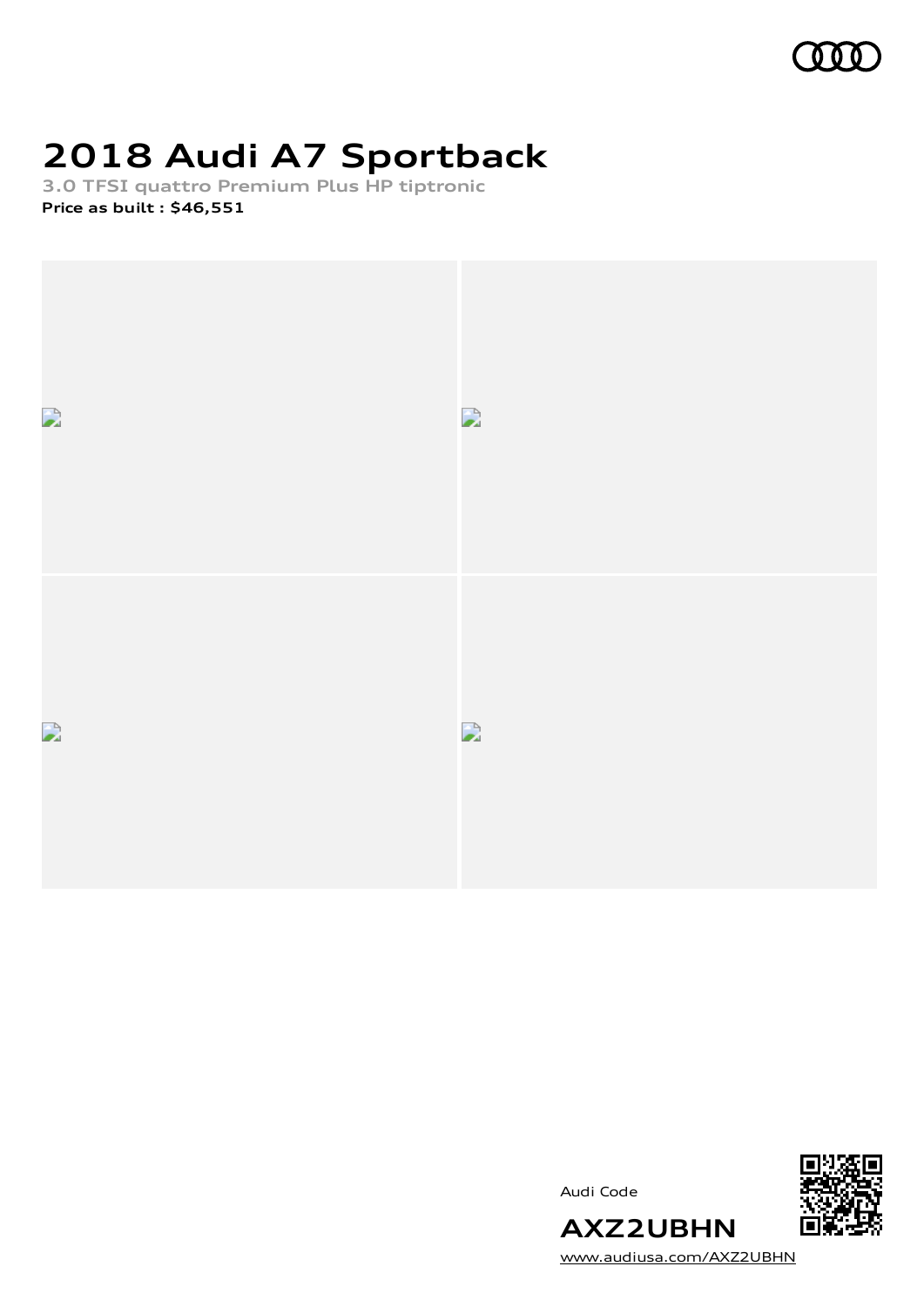# **Summary**

# **Audi 2018 Audi A7 Sportback**

3.0 TFSI quattro Premium Plus HP tiptronic

**Price as buil[t](#page-10-0)** \$46,551

### **Exterior colour**

Tornado Gray metallic

# $\overline{\phantom{a}}$

## **Further Information**

|                 | N٥           |
|-----------------|--------------|
| Mileage         | 10,872 miles |
| Type of vehicle | Used car     |

**Warranty**

## **Interior colour**

| Seats     | Black        |
|-----------|--------------|
| Dashboard | Black        |
| Carpet    | Black        |
| Headliner | Lunar Silver |

## **Technical Specifications**

| Engine type                  | Six-cylinder                                  |
|------------------------------|-----------------------------------------------|
| stroke                       | Displacement/Bore and 2,995/84.5 x 89.0 cc/mm |
| Torque                       | 325 @ 2,900 - 5,300 lb-ft@rpm                 |
| Top track speed              | 130 mph mph $1$                               |
| Acceleration (0 - 60<br>mph) | 5.2 seconds seconds                           |
| Recommended fuel             | Premium                                       |

### **Audi Code** AXZ2UBHN

**Your configuration on www.audiusa.com** [www.audiusa.com/AXZ2UBHN](https://www.audiusa.com/AXZ2UBHN)

**Commission number** 832de0a00a0e09714338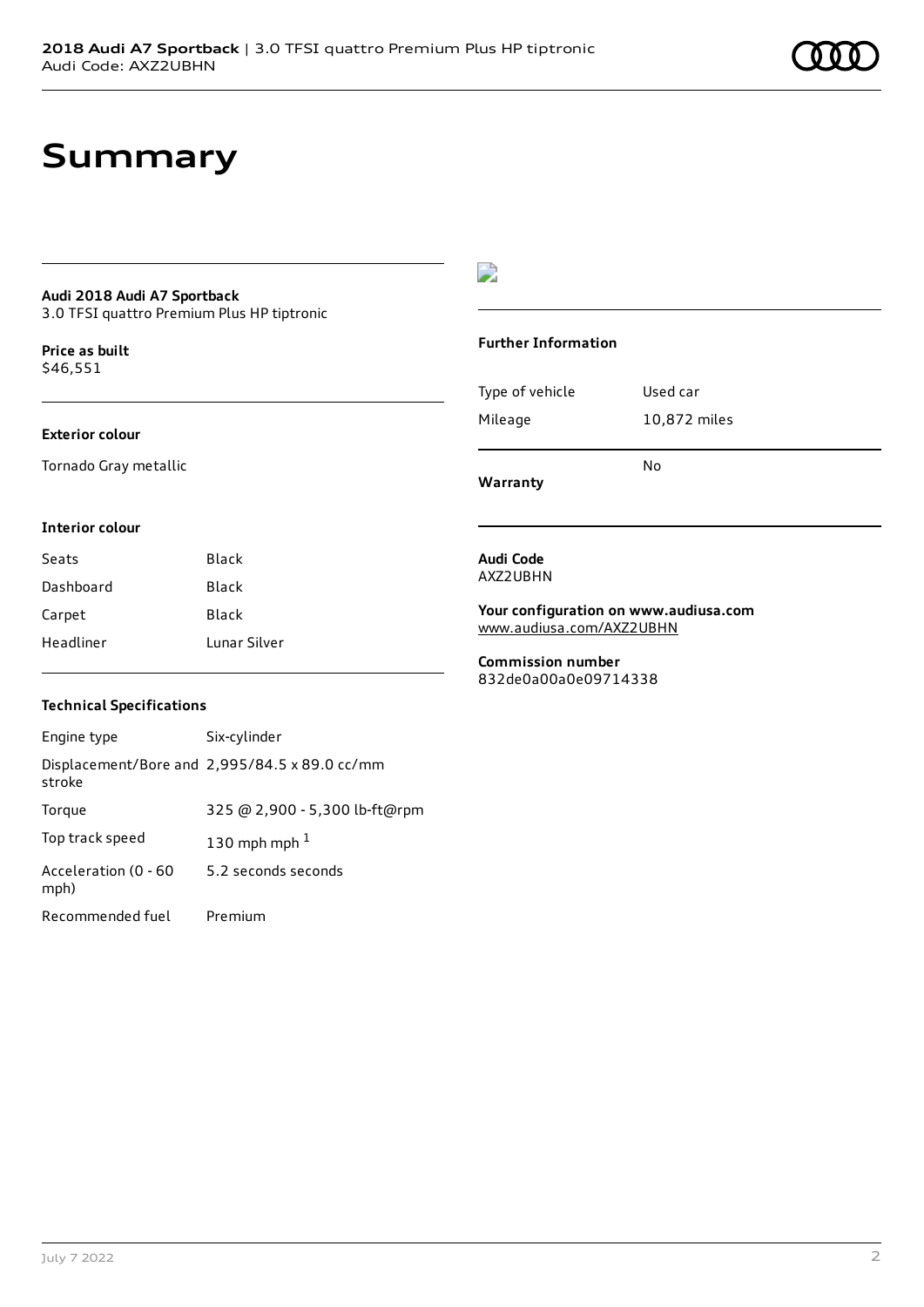# **Equipment**

Tornado Gray metallic

Cold weather package

Three-spoke heated multifunction steering wheel with shift paddles

Heated front and rear seats





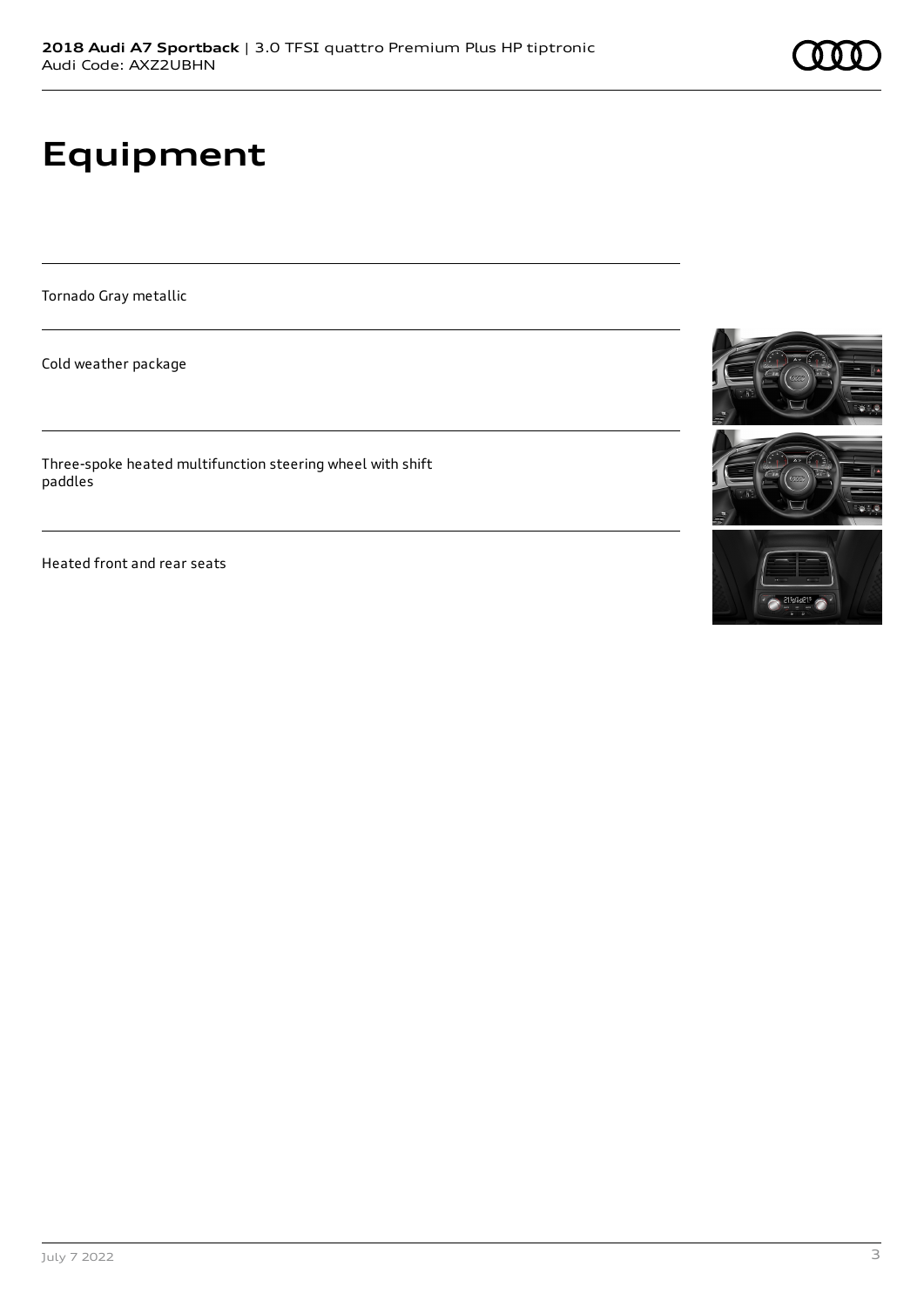# **Standard features**

## **Safety and Security**

| 4UH             | Driver and front-passenger advanced airbags<br>and knee airbags   |
|-----------------|-------------------------------------------------------------------|
| 1AS             | Electronic Stability Control (ESC) with<br>traction control (ASR) |
| UH1             | Electromechanical parking brake                                   |
| 8T1             | Cruise control with coast, resume and<br>accelerate features      |
| VC <sub>2</sub> | Garage door opener (HomeLink®)                                    |
| 6Y2             | Top speed electronically limited to 155 mph                       |
| QZ7             | Electromechanical power steering                                  |
| 7K6             | Tire-pressure monitoring system                                   |
| 4X3             | Front thorax side airbags and Sideguard®<br>head curtain airbags  |
| 413             | Audi advanced key-keyless start, stop and<br>entry                |
| 3B7             | Lower Anchors and Tethers for Children<br>(LATCH) in rear seats   |

## **Exterior**

| 0PO             | Dual exhaust outlets with chrome tips                                                          |
|-----------------|------------------------------------------------------------------------------------------------|
| 6XL             | Power-adjustable, auto-dimming, power-<br>folding, heated exterior side mirrors with<br>memory |
| 1S1             | Tool kit and car jack                                                                          |
| 1 B A           | Dynamic suspension system                                                                      |
| 512             | Adaptive rear spoiler                                                                          |
| 81T             | Full LED headlights                                                                            |
| 803             | Automatic headlights                                                                           |
| HT <sub>2</sub> | 19" 255/40 all-season tires                                                                    |
| 8SL             | LED taillights                                                                                 |

| <b>Exterior</b> |                                                    |
|-----------------|----------------------------------------------------|
| VW5             | Dual-pane acoustic glass for front side<br>windows |
| 47B             | Aluminum trim around exterior windows              |
| 71 O            | 19" 5-spoke-V design wheels                        |

## **Interior**

| QE1   | Storage package                                               |
|-------|---------------------------------------------------------------|
| 3FE   | Sunroof                                                       |
| 7M1   | Aluminum door sill inlays                                     |
| 6N)   | Cloth headliner                                               |
| 9AO   | Four-zone automatic climate control                           |
| 4L6   | Auto-dimming interior rear view mirror                        |
| QQ2   | Contour/Ambient LED interior lighting<br>package - multicolor |
| 2C7   | Power tilt and telescopic adjustable steering<br>column       |
| 6F3   | Front center armrest                                          |
| 7F9   | Leather-wrapped gear selector                                 |
| 4E9   | Power trunk                                                   |
| 3 N J | Split folding 60/40 rear seatbacks with pass-<br>through      |
| 7HA   | Cloth interior on doors                                       |
| N1F   | Leather seating surfaces                                      |
| 5TV   | Achat Gray Fine Grain Birch Natural Wood<br>inlays            |

## **Infotainment and Driver Assistance**

UJ1 MMI® touch with handwriting-recognition technology

**(1/2)**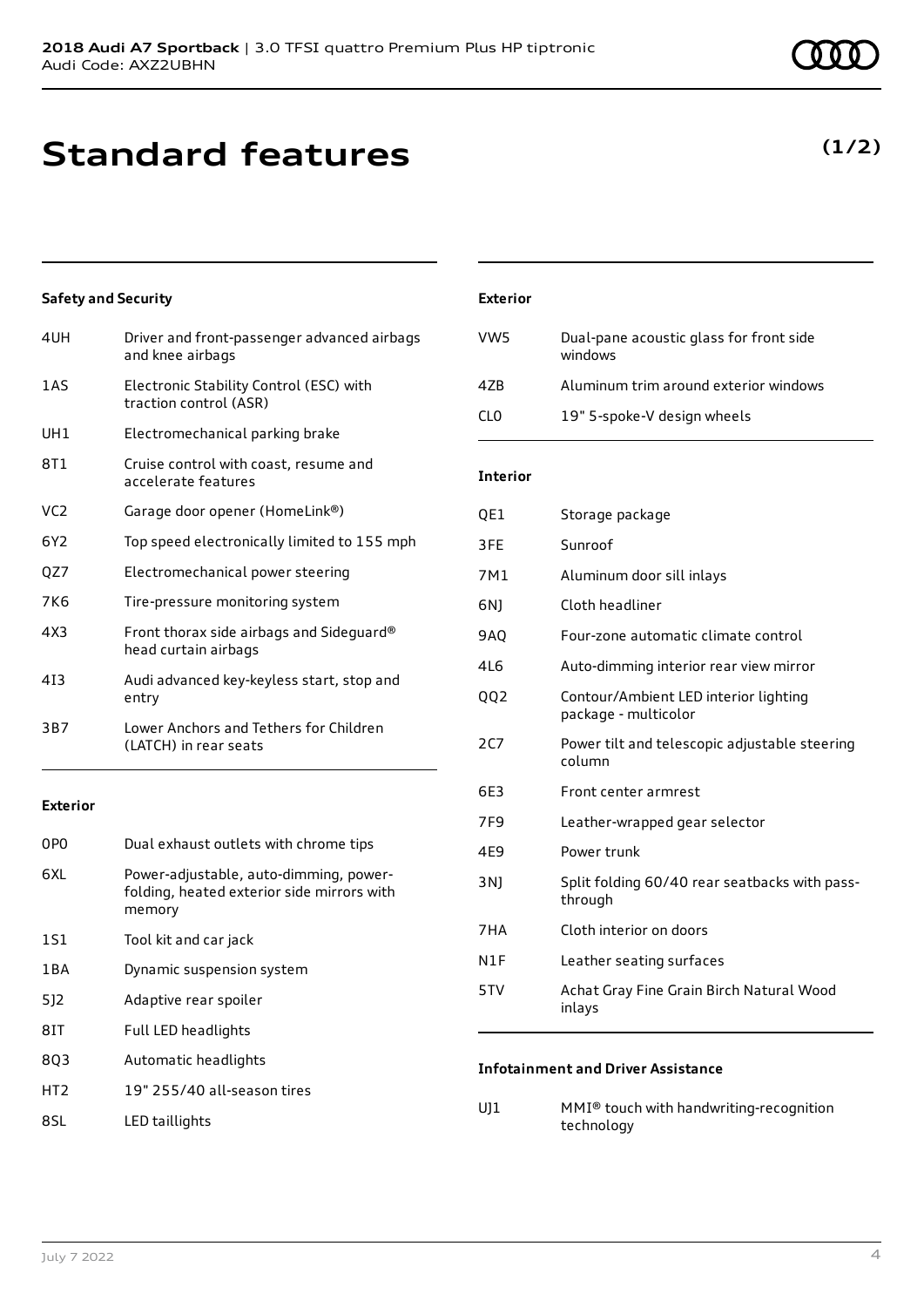## **Infotainment and Driver Assistance**

| 7X2             | Parking system plus                                                                                                               |
|-----------------|-----------------------------------------------------------------------------------------------------------------------------------|
| 7W3             | Audi pre sense® rear                                                                                                              |
| UI2             | Audi smartphone interface including Apple<br>CarPlay <sup>™</sup> and Google™ Android Auto <sup>™</sup> for<br>compatible devices |
| KA2             | Rear view camera                                                                                                                  |
| 8RY             | BOSE® Surround Sound System                                                                                                       |
| 908             | 7.0" color driver information system                                                                                              |
| 7UG             | MMI® Navigation plus                                                                                                              |
| I8H             | MMI® Radio plus with ten speakers and<br>single CD player with MP3 playback capability                                            |
| 7Y1             | Audi side assist                                                                                                                  |
| OV <sub>3</sub> | SiriusXM® Satellite Radio                                                                                                         |
|                 |                                                                                                                                   |

9ZK Audi connect<sup>®</sup> with six-month trial subscription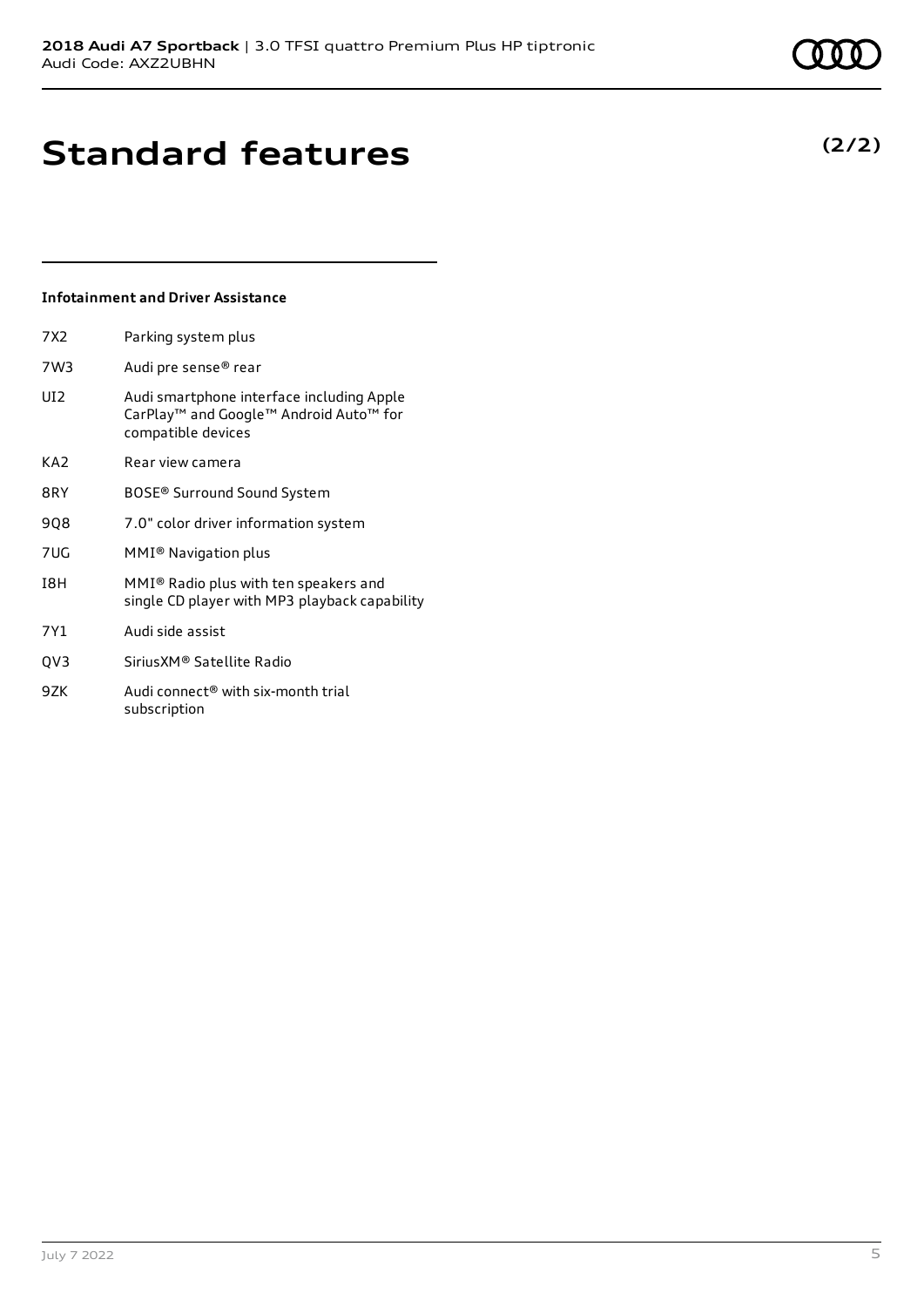# **Dealer remarks**

# *YOU NEED TO DRIVE IT, IT'S WORTH MORE THAN A THOUSAND WORDS!!!*

Only 10K MILES on this CarFax Certified **ONE OWNER AND ACCIDENT FREE 2018 AUDI A7 PREMIUM PLUS!!!** Tornado Gray Metallic over Black!!

Featuring the optional,

**-COLD WEATHER PACKAGE** -inc: Heated Rear Seats, Heated Steering Wheel. **AND MORE!!!**

Appointments are recommended so call us **TODAY** to schedule a viewing of our pre-owned inventory! All of our vehicles pass a 135-Point Safety & Quality Inspection completed by our factory-trained ASE Master Certified technicians. And don't forget to ask about our complimentary McGrath Advantage, which has been a cornerstone of The McGrath Auto Group, serving the greater Chicagoland community for over 50 years!! **GROW WITH US!**

\*Dealer not responsible for typographical errors, photo errors, pricing errors, or equipment errors. Please verify with a dealer representative that all details listed are accurate.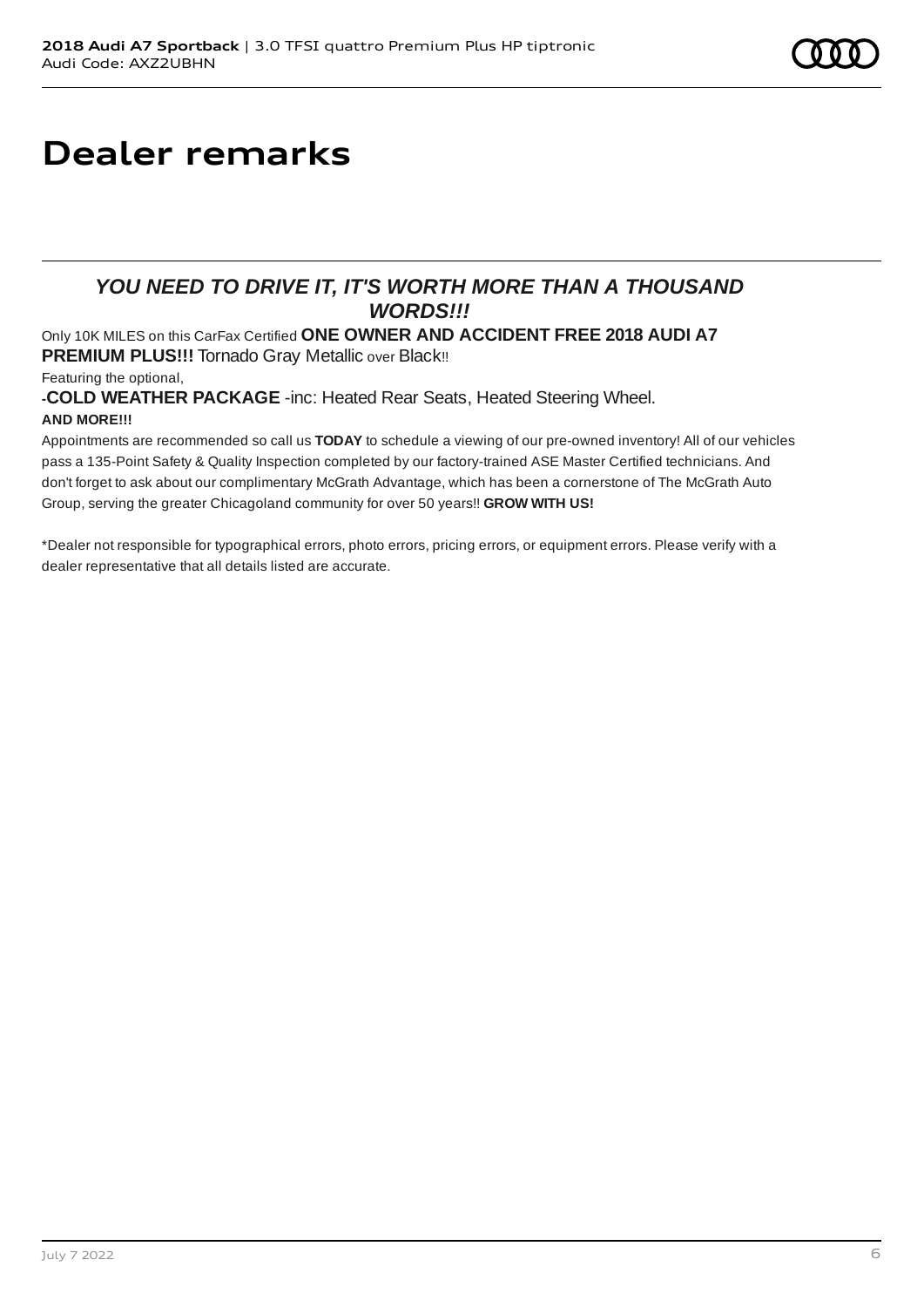# **Technical Specifications**

# **Engineering | Performance**

| Engine type                                 | Six-cylinder                                  |
|---------------------------------------------|-----------------------------------------------|
| Acceleration (0 - 60<br>mph)                | 5.2 seconds seconds                           |
| Engine block                                | Aluminum-alloy                                |
| Induction/fuel injection Supercharged/TFSI® |                                               |
| Displacement                                | 3.0l                                          |
| Cylinder head                               | Aluminum-alloy                                |
| Max. output ps/hp                           | 340 @ 5,300 - 6,500 @ rpm                     |
| stroke                                      | Displacement/Bore and 2,995/84.5 x 89.0 cc/mm |
| Top track speed <sup>1</sup>                | 130 mph mph                                   |
| Torque                                      | 325 @ 2,900 - 5,300 lb-ft@rpm                 |
| Valvetrain                                  | 24-valve DOHC with variable valve<br>timing   |
|                                             |                                               |

### **Transmission | Drivetrain**

| Gear ratios: 8th                  | 0.667:1                                                                                                    |
|-----------------------------------|------------------------------------------------------------------------------------------------------------|
| Gear ratios: 6th                  | 1.000:1                                                                                                    |
| Gear ratios: 7th                  | 0.839:1                                                                                                    |
| Gear ratios: Reverse              | 3.317:!                                                                                                    |
| Gear ratios: Final Drive 2.848: 1 |                                                                                                            |
| Gear ratios: 4th                  | 1.667:1                                                                                                    |
|                                   |                                                                                                            |
| Transmission                      | Eight-speed Tiptronic <sup>®</sup> automatic<br>transmission with quattro <sup>®</sup> all-<br>wheel drive |
| Gear ratios: 5th                  | 1.285:1                                                                                                    |
| Gear ratios: 2nd                  | 3.143:1                                                                                                    |
| Gear ratios: 3rd                  | 2.106:1                                                                                                    |

# Steering type Electromechanical power steering system Turning diameter, curb-39.0 ft to-curb Steering ratio 15.9:1 **Suspension** Front axle Five-link front suspension Rear axle Trapezoidal-link rear suspension **Brakes** Front brakes 14.0 (ventilated disc) in Rear brakes 13.0 (ventilated disc) in **Body** Material Lightweight technology aluminum exterior body panels and a steel chassis

**Steering**

## **Warranty | Maintenance**

| Warranty    | 4-year/50,000-mile new vehicle<br>limited warranty                                        |
|-------------|-------------------------------------------------------------------------------------------|
| Maintenance | 12-month/10,000-mile (whichever<br>occurs first) NO CHARGE first<br>scheduled maintenance |

# **(1/2)**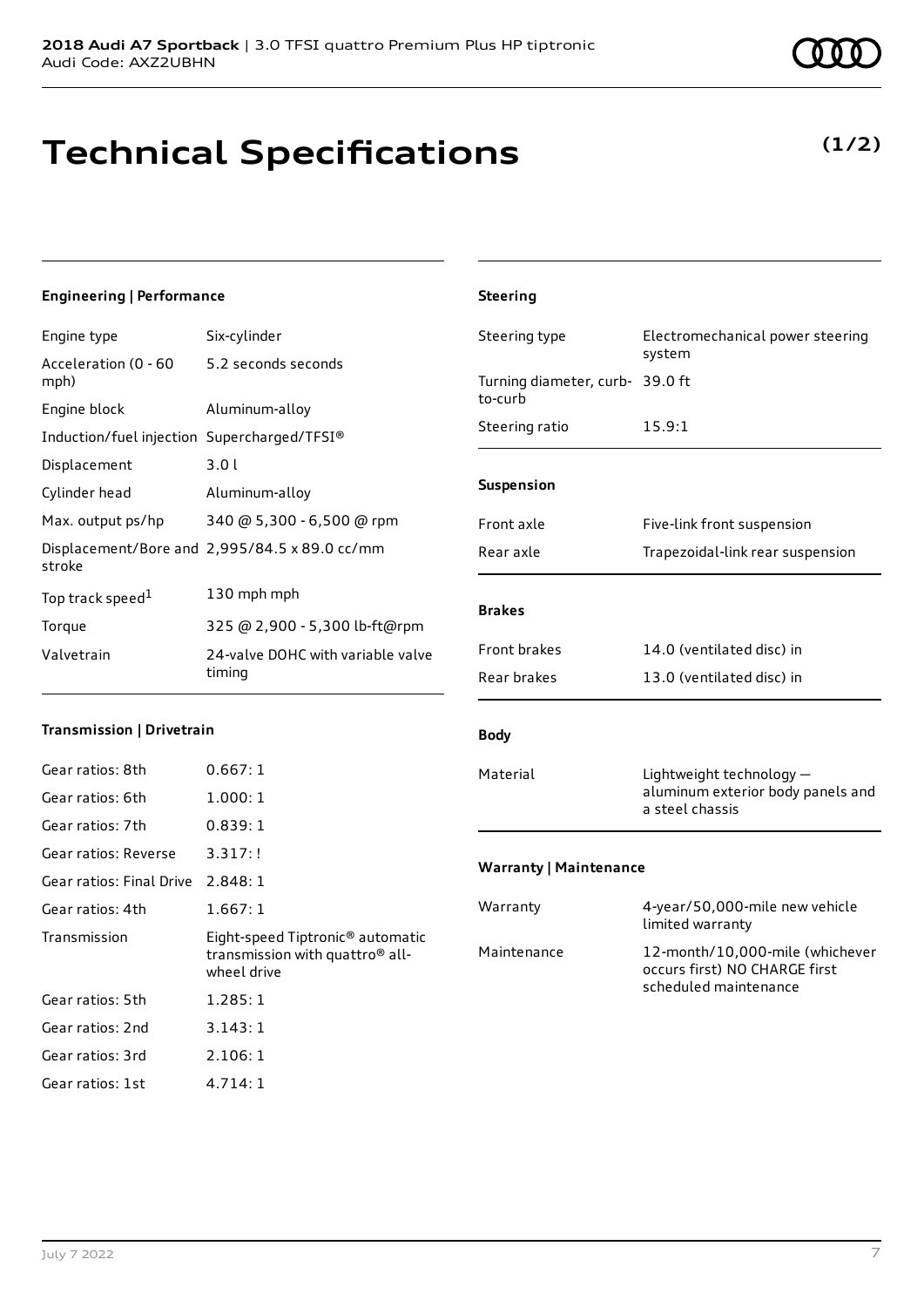# **Technical Specifications**

## **Exterior Measurements**

| Height                        | 55.9 in   |
|-------------------------------|-----------|
| Length                        | 196.2 in  |
| Wheelbase                     | 114.7 in  |
| Drag coefficient              | $0.28$ Cw |
| Overall width with<br>mirrors | 84.2 in   |
| Track rear                    | 64.4 in   |
| Track front                   | 64.7 in   |
| Curb weight                   | 4,255 lb  |

## **Interior measurements**

| Seating capacity                          | 4                     |
|-------------------------------------------|-----------------------|
| Shoulder room, rear                       | 55.9 in               |
| Leg room, rear                            | 37.0 in               |
| Shoulder room, front                      | 57.2 in               |
| Head room, rear                           | 36.6 in               |
| Leg room, front                           | 41.3 in               |
| Head room, front                          | 36.9 in               |
| Cargo volume, rear<br>seatbacks up/folded | 24.5/TBD cu ft, cu ft |

**(2/2)**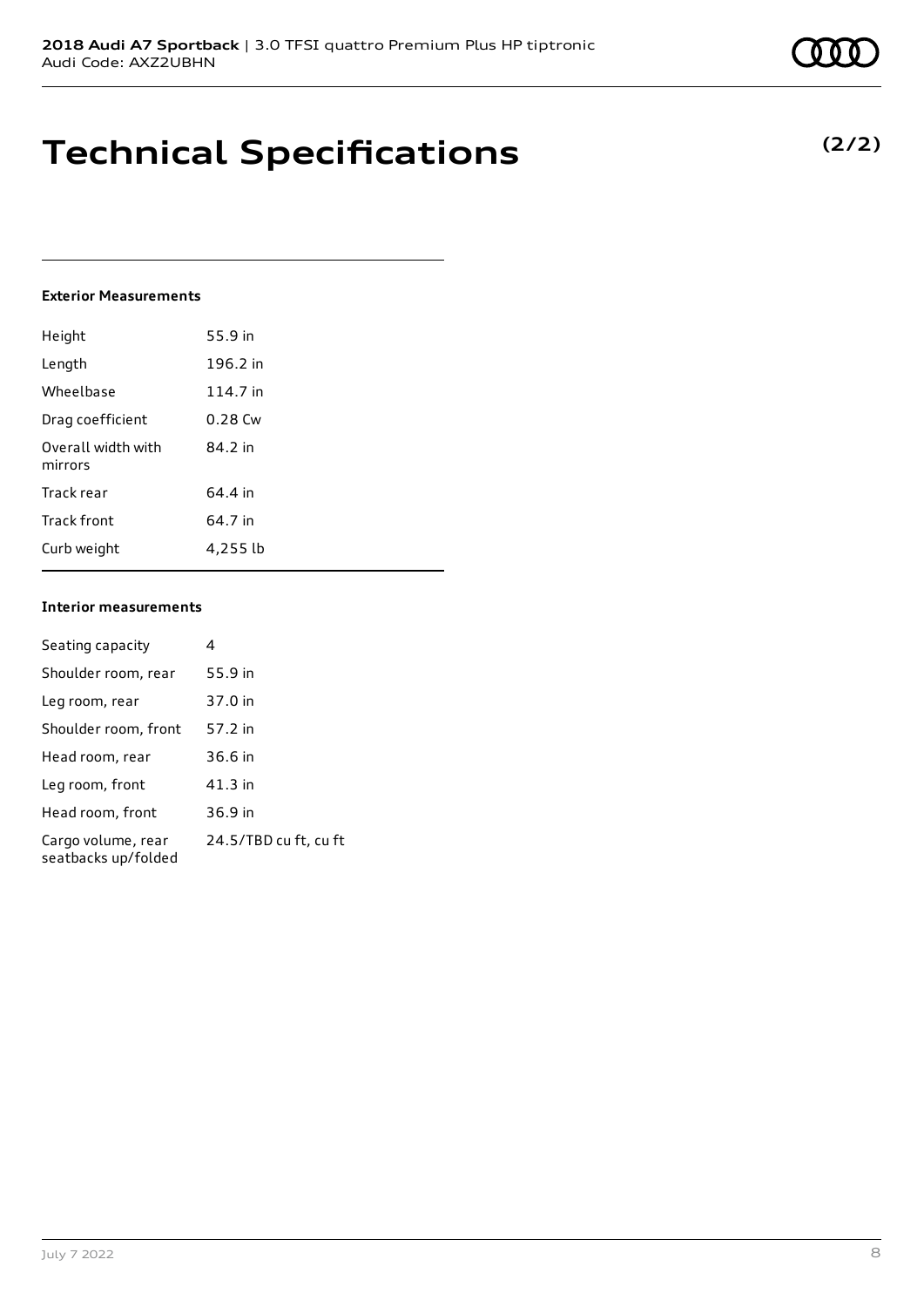

# **Consumption- and emission**

**Consumption by NEDC**

combined 23 mpg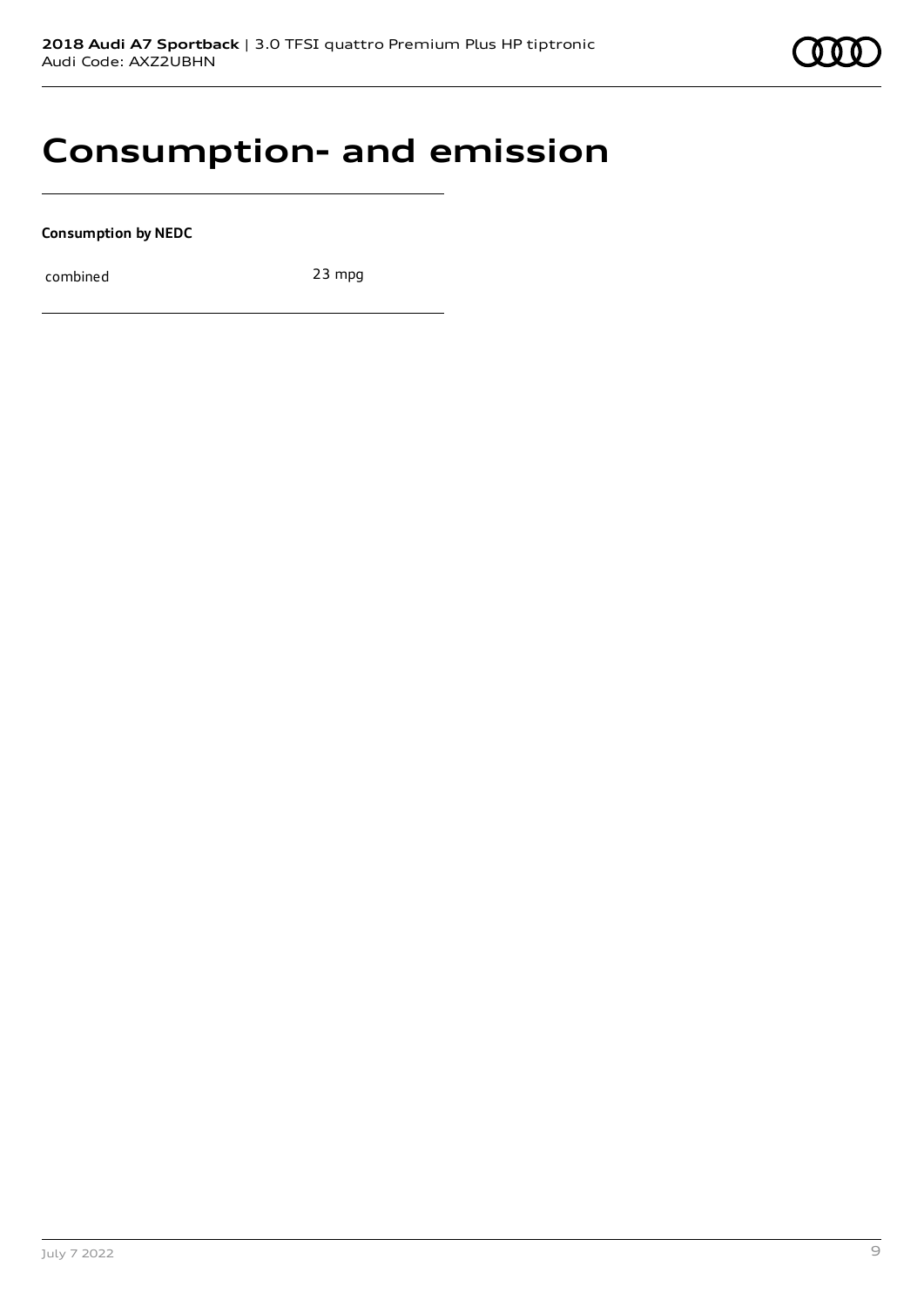# **Contact**

Dealer **Audi Morton Grove**

7000 Golf Road 60053 Morton Grove IL

Phone: +18479988000 FAX: 8479988694

www: [https://www.audimortongrove.com](https://www.audimortongrove.com/)